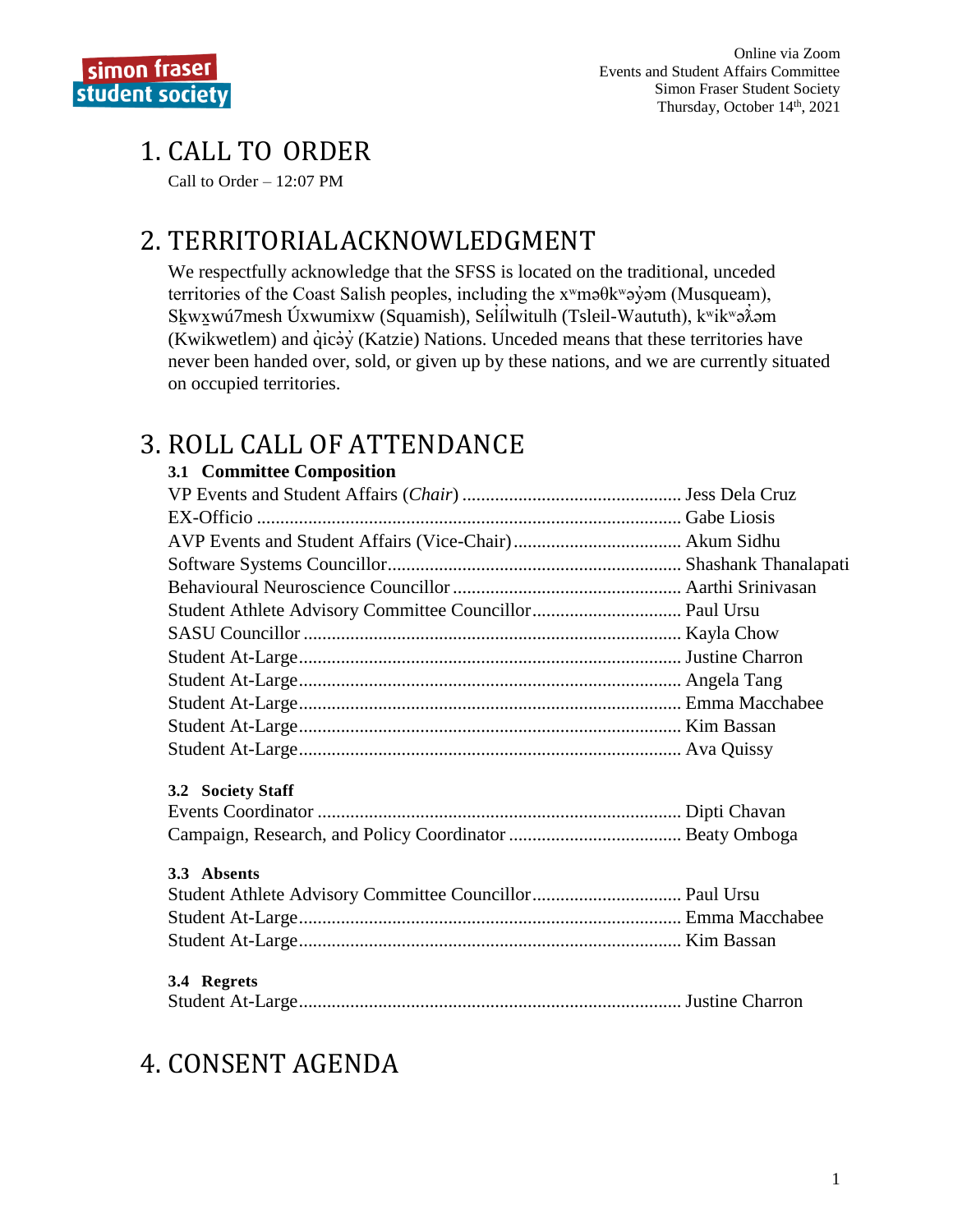

### **4.1 CONSENT AGENDA**

*Be it resolved to adopt the consent agenda by unanimous consent.*

#### **Akum/Shashank**

#### **CARRIED UNANIMOUSLY**

#### **4.1.1.RATIFICATION OF REGRETS-MOTION ESAC 2021-10-14:01 SUBMITTED BY: Student At-Large "Justine Charron"**

*Be it resolved to ratify regrets from Student At-Large Justine Charron from the October 14th, 2021 ESAC meeting. (Time Conflict: at the meeting until 12:30 due to an online lecture)*

## 5. ADOPTION OF THE AGENDA

### **5.1 MOTION ESAC 2021-10-14:02**

#### **Jess/Justine**

*Be it resolved to adopt the agenda as amended.*

#### **CARRIED UNANMOUSLY**

- Add Discussion item 8.5 Allocation of Roles.
- Add Announcement item 9.2 Remote work for Events Coordinator.

## 6. NEW BUSINESS

#### **6.1 SUB Soft Opening and Welcome Week Event Money Transfer-MOTION ESAC 2021- 10-14:03**

#### **SUBMITTED BY: MSC-EVENTS Coordinator "Dipti Chavan" Aarthi/Ava**

*Be it resolved to transfer \$287.29 for the Welcome Week event and \$790.97 for the SUB Opening from Events Committee budget line (817/20) to Engagement Burnaby Campus (817/16).*

#### **CARRIED UNANIMOUSLY**

- Welcome Week event:
	- o Spent this money mostly on buying masks, sanitizers, and granola bars.
	- o Gave away SFSS tote bags, t-shirts and water bottles that were sitting in storage.
- 5-day SUB opening event:
	- o Costs for light refreshments such as fruits, granola bars, and coffee.
	- o Cost for the coffee is not included yet as the invoice is not received yet.
- Transferring for costs that have occurred.

## 7. PRESENTATION

#### **7.1 SUB Soft Opening Re-Cap**

**SUBMITTED BY: VP Events and Student Affairs (Chair) "Jess Dela Cruz**

- Jess gave an overview of the SUB soft opening with pictures from the event to the committee members.
- The event had multiple speeches, presentations, and tours with various constituency groups, staff, and stakeholders.
- Previous Executive members came as well to give a speech.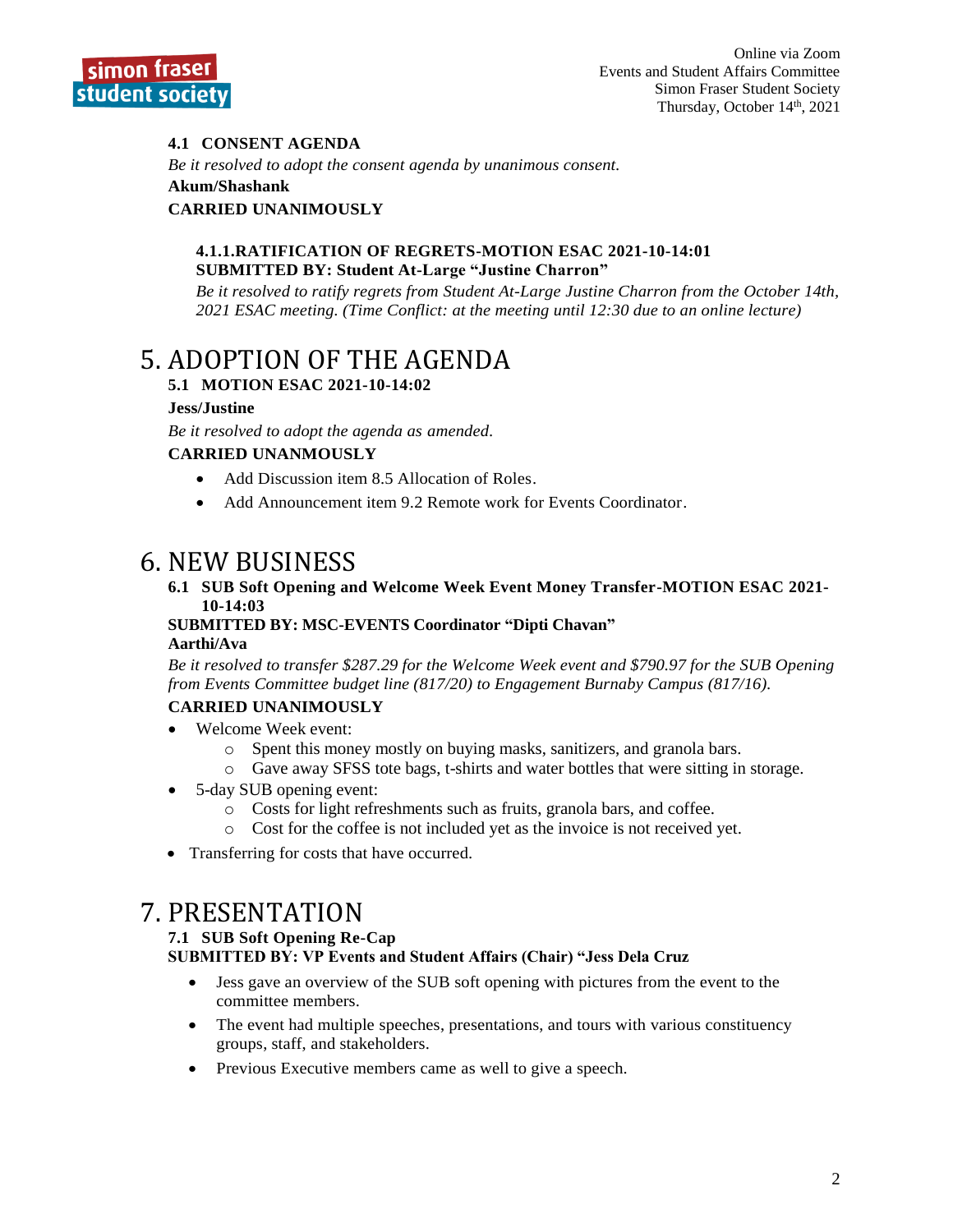

## 8. DISCUSSION

#### **8.1 Semester At-A-Glance SUBMITTED BY: VP Events and Student Affairs (Chair) "Jess Dela Cruz"**

- Planning to have a Halloween event for October.
- There will be a November event "Christmas care for seniors", where students will be able to write letters to senior homes in lower mainland. Students who participate will be given a chance to win various prizes and an online submission option will be available for accessibility needs.
- Members were encouraged to take lead on more events for November and send ideas to Jess on email.
- There will be a Christmas card making event for December. Students can come in their spare time to make Christmas cards and to take it with them. Somayeh will help with putting out the supplies out. Dipti will not be present on campus for the event.
- Akum will set up meetings with Dipti and VP Finance to plan a Christmas toy drive for December.
- Another event for December will be food packages and photo booth. Dipti will be doing food packages for students who are left behind during the Christmas holiday and will deliver up to 400 this year. Photo booth is where people can take a photo with Santa Claus, and for this event, will need to hire Santa and to make sure there's safety codes in place.
- Jess is planning a larger grand opening of the SUB event in January, a student appreciation night closer to the end of the yearly term and woman of the year awards.

#### **8.2 ESAC Google Drive**

#### **SUBMITTED BY: VP Events and Student Affairs (Chair) "Jess Dela Cruz"**

This item was struck.

### **8.3 Halloween Event**

#### **SUBMITTED BY: VP Events and Student Affairs (Chair) "Jess Dela Cruz"**

- There will be a photo booth and treat hand outs.
- Dipti needs an event lead person and volunteers for this event.
- Ava and Angela will help with the event.
- Will have this Halloween tabling on  $28<sup>th</sup> 11:00$ am to 4:30pm.

#### **8.4 Planning Event Guide 101**

#### **SUBMITTED BY: VP Events and Student Affairs (Chair) "Jess Dela Cruz"**

• This is a basic guideline for people when planning an event.

#### **8.5 Allocation of Roles**

#### **SUBMITTED BY: VP Events and Student Affairs (Chair) "Jess Dela Cruz"**

• Members are encouraged to help out with any events for the next three months as Jess is at full capacity.